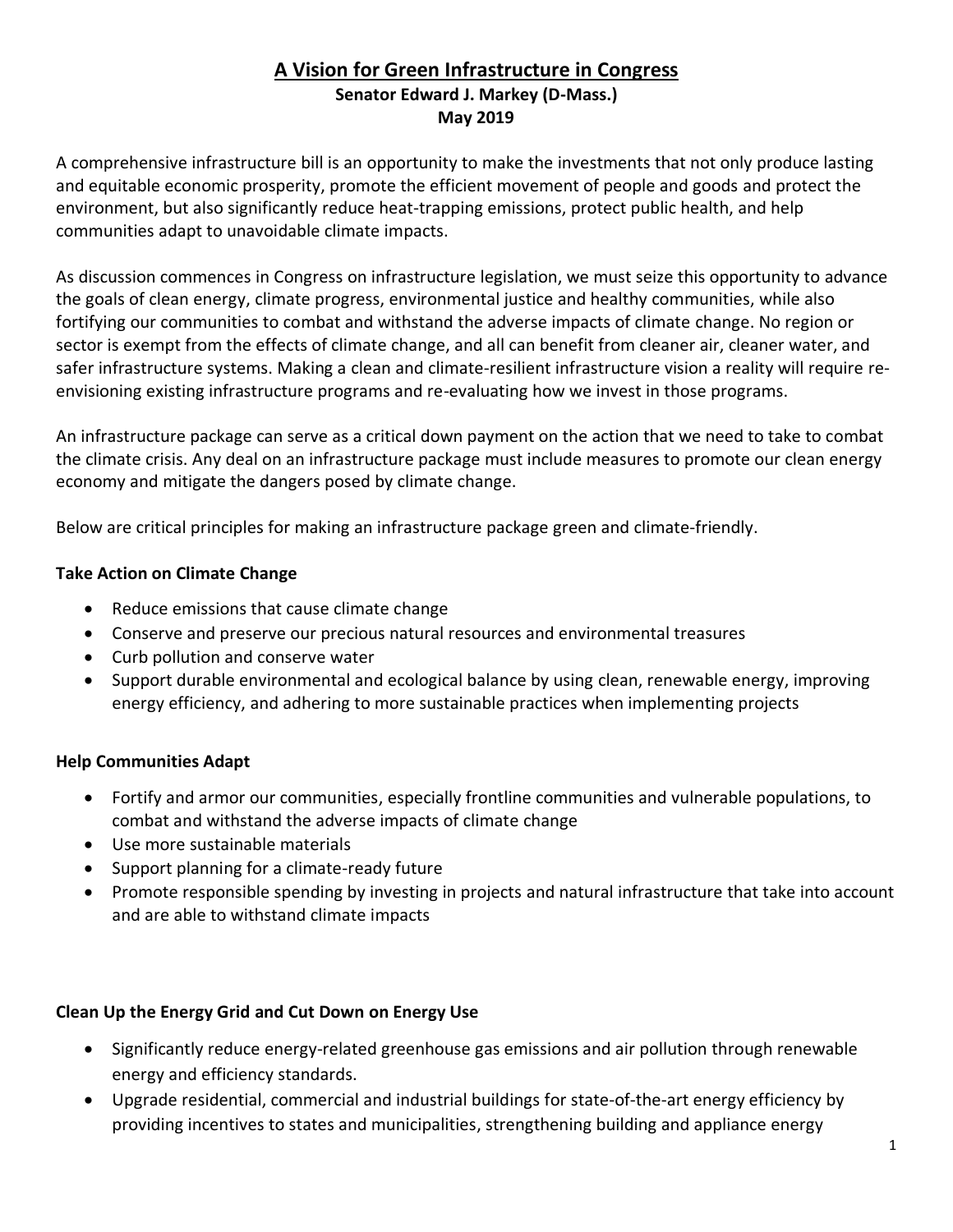efficiency standards, and ensuring that the energy powering those buildings is supplied by a modern, clean, and smart energy grid.

# **Factor Climate and Health into Transportation Spending**

- Facilitate a shift toward surface transportation performance standards that reduce greenhouse gas emissions and per capita vehicle miles traveled, including by providing funding to help states comply with and execute these new standards.
- Create standards for resilience that will ensure infrastructure money is spent on assets that will both withstand and keep communities safe from the impacts of climate change, including by improving and protecting mass evacuation routes.

### **Make Electric and High-Efficiency Vehicles Affordable and Available**

- Strengthen fuel economy and vehicle greenhouse gas emissions standards, including by providing funding for more research and development into batteries and alternatives to internal combustion engine technologies.
- Accelerate the deployment of affordable electric vehicles through consumer rebate programs, tax credits for manufacturers, vehicle buybacks, and other programs.

### **Electrify and Expand Mass Transit**

- Promote the expansion and electrification of mass transit, as well as reduce congestion and improve accessibility of public transit systems, by prioritizing these goals when allocating funding, including when distributing Highway Trust Fund maintenance dollars.
- Increase the funding for the Low or No Emission Vehicle Program, and develop additional pilot grant programs to develop electrification efforts.
- Encourage a mix of transportation types and uses, diverse transportation options like biking and pedestrian travel, development within existing neighborhoods, and community engagement.

### **Ensure Safe Drinking Water, Wastewater, and Stormwater Systems**

• Expand, improve, and modernize the distribution of grants and State Revolving Fund contributions, including by providing funding and expertise to better identify community needs for water-related funding allocations and eradicating the environmental contaminants of the 20th century.

#### **Build Clean, Healthy, and Energy Efficient Schools**

- Fund the testing for and removal of contaminants, such as PCBs and lead from school facilities.
- Improve energy efficiency and promote the use of renewable energy for power demand at schools.

### **Lower Emissions and Air Pollution at Airports, Ports, and Waterways**

• Provide incentives for greenhouse gas emission reductions at major transportation hubs through the use of grants for the electrification of support equipment and through funding linked to air quality designations.

#### **Protect Communities and the Climate from Natural Gas Disasters**